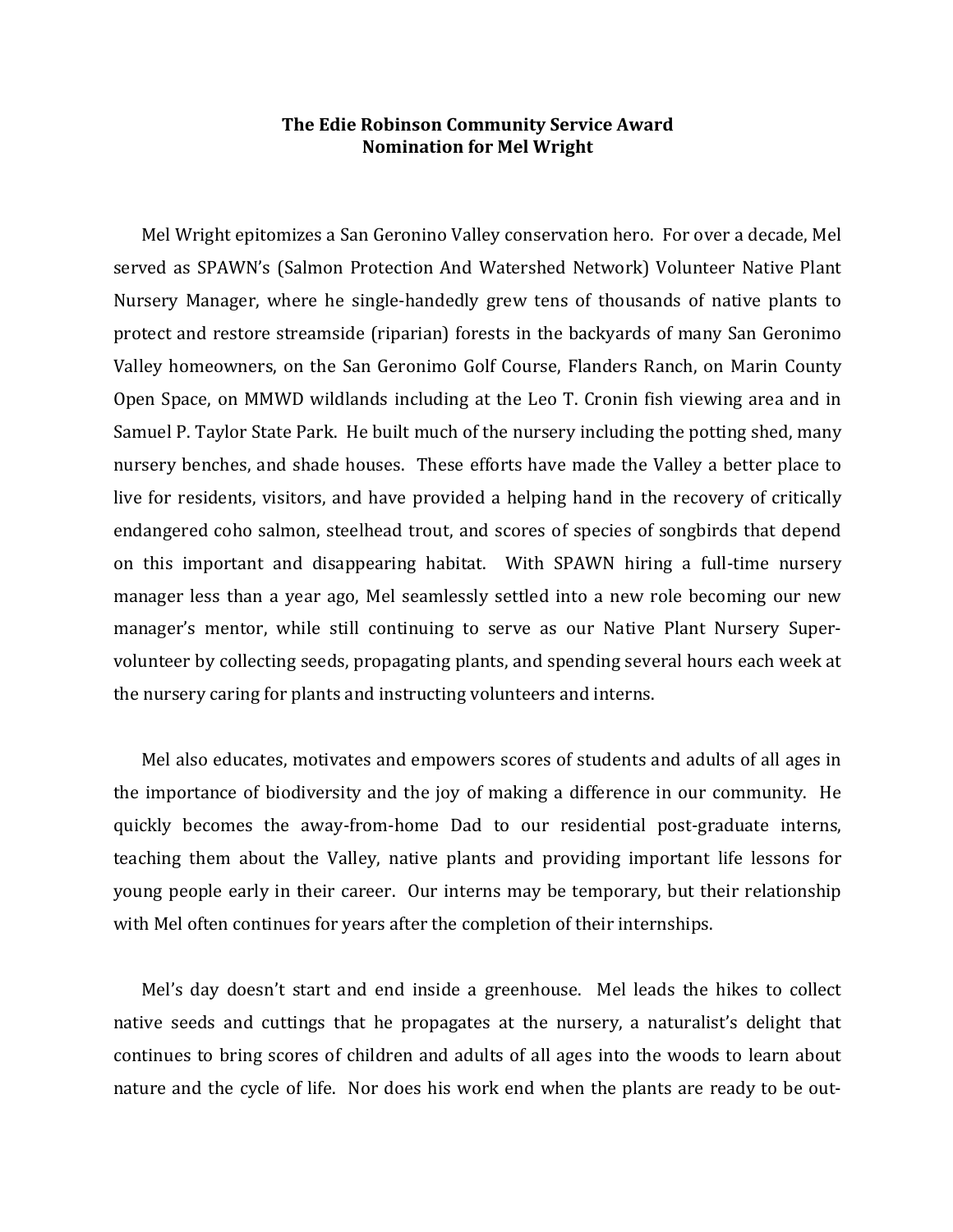planted back to nature. Mel also leads restoration days, where SPAWN staff and other volunteers wade into what seems to be impenetrable thickets on thorny non-native Himalayan blackberries to remove them before preparing the soil to plant more than 40 species of riparian plants he has lovingly grown in the nursery. Did I mention watering and weeding to ensure the plants survive and thrive? We can always count on Mel.

Sometimes native plants need to be rescued before the bulldozer rolls. Once again, we count on Mel, who will lead volunteers in rescuing native plants from construction sites and keeping them safe for future replanting and site restoration activities. Mel has led this activity on many of the Valley trail projects by Marin County Open Space, mitigating for the County's need to use large earth-moving machinery that causes lots of disconcerting "immediate" damage in the process of "improving" trails for the long term. His restoration work on Open Space trails has spanned every neighborhood in the Valley from Woodacre to Lagunitas and all those in between. Mel has given his efforts to improve the lives of all those who live, work, and play in the Valley.

When others are resting after a hard day in the field, you can often find Mel at community meetings and public hearings speaking up for protection of Valley natural resources in order to protect native fish and habitats and fighting against ill-advised projects that harm the environment.

Making a difference is what super-volunteer Mel Wright does. Mel shares his years of wisdom and experience with our habitat and nursery's volunteers, including local schoolchildren, as he nurtures the plants with utmost care and attention.

Mel's commitment to the native plants and wildlife of Marin County doesn't end there! In addition to leading and managing the SPAWN native plant nursery, Mel is a trained SPAWN naturalist who has led educational "Creekwalks" open to the public. Mel participates in nearly all of SPAWN's local volunteer-based habitat restoration projects. Mel has helped to monitor spawning and out-migrating salmon in San Geronimo Creek. Finally, Mel has assisted with SPAWN's fish rescue program, rescuing salmon trapped by falling water levels caused by dams, culverts, and other barriers to fish passage.